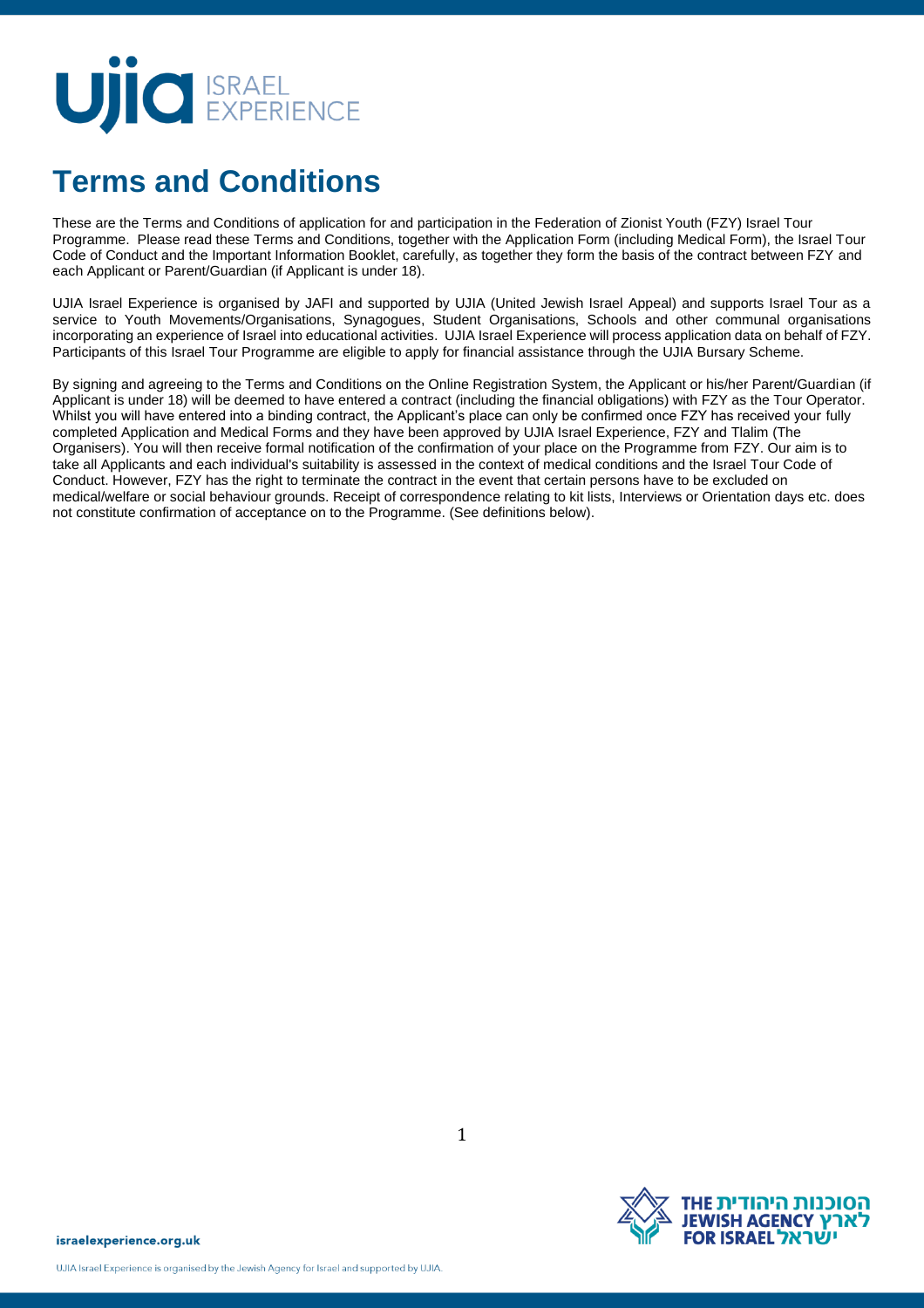

### **1. Partners and Contractual Relations**

- 1.1 **"FZY"** means Federation of Zionist Youth, 25 The Burroughs, Hendon NW4 4AR. FZY are a Private Limited Company by guarantee without share capital use of 'Limited' exemption (company number 07913090). FZY hold the valid ATOL license (number 10452) and therefore are the legal tour operators in the UK.
- 1.2 **"Tlalim"** means Tlalim of 3 Ariel Sharon St., Or Yehuda 6037606, Israel. Tlalim provide the land arrangements in Israel and carry the medical and liability insurance policies. May be referred to as the 'Tour Provider' or 'the Tour Provider in Israel'
- 1.3 **"JAFI**" means The Jewish Agency For Israel, 7th Floor, Central House, 1 Ballards Lane, London, N3 1LQ
- 1.4 **"UJIA Israel Experience":** This means a department of JAFI which is financially and educationally supported by UJIA. UJIA Israel Experience facilitates and assists with the planning and implementation of Israel Tour.
- 1.5 **"the Tour Provider in Israel":** This refers to the company in Israel responsible for the land arrangements for the purposes of Israel Tour. The Tour Provider in Israel for this Programme is Israel Experience Ltd.
- 1.6 **"the Organisers":** This refers to the partner organisations involved in running Israel Tour in relation to the Programme that the Applicant has applied for. This includes UJIA Israel Experience, JAFI and the Tour Provider in Israel. UJIA Israel Experience, JAFI and the Tour Provider in Israel are either agents of the Tour Operator or sub-contractors of the Tour Operator.
- 1.7 **"Youth Movement/Organisation":** This is the communal body with which Applicants are or become affiliated for the purpose of the Tour. The Youth Movement/Organisation for this Israel Tour is FZY. FZY are responsible for setting the programming and the character of Israel Tour and engage with Tlalim to provide the actual logistics on the ground
- 1.8 **"UJIA Bursary Scheme":** UJIA bursaries are available to Applicants whose parents are unable to meet the full cost of the Programme. They are provided by the United Jewish Israel Appeal, a registered charity.

#### **2. Terms Used**

- 2.1 **"Acceptance Procedure"** means the process whereby the Organisers review all the information concerning the Applicant's personal details, including, but not limited to, information provided on the Application Form and Health Forms before deciding whether the application for the Programme has been successful.
- 2.2 **"Administration Fee"** means the fee of £150 required to process the Application Form and which is payable to FZY.
- 2.3 **"Application Form"** means the online application form for the Programme which is part of the application process.
- 2.4 **"Applicant"** means the person applying for the Programme and their Parent/Guardian if under the age of 18.
- 2.5 **"Application Documents"** means the Application Form, the Health Form and other letters/documents as required by UJIA Israel Experience, JAFI, the Youth Movement/Organisation and the Tour Provider in Israel.
- 2.6 **"Application Form Deadline"** means 24<sup>th</sup> March 2022.
- 2.7 **"Booklet"** means the UJIA Israel Experience "Important Information Booklet" which accompanies these Terms and Conditions.
- 2.8 **"British Madrichim"** means the leaders who are part of a Youth Movement/Organisation and who are based in Britain.
- 2.9 **"Cancellation Policy"** means the provisions set out in clause 6 of these Terms and Conditions.
- 2.10 **"Covid"** means the infectious disease caused by the SARS-CoV-2 virus or any variant of the SARS-CoV-2 virus.
- 2.11 **"Covid Cancellation Administration Fee"** means the fee of £150 required to process cancellation of Israel Tour for each individual as a result of Covid.
- 2.12 **"GDPR"** means the General Data Protection Regulation as implemented by the Data Protection Act 2018.
- 2.13 **"Insurance Policy"** means the basic medical, travel and luggage insurance for all activities in the Programme as described in the Booklet.
- 2.14 **"Israel Tour"** means UJIA Israel Experience and Youth Movement/Organisation branded packaged tour of Israel.
- 2.15 **"Israel Tour Code of Conduct"** means the document which sets out the rules and standards of behaviour to which all participants must adhere, and the disciplinary procedures in place for dealing with unacceptable behaviour on Israel Tour.
- 2.16 **"Madrich/a"** means a designated leader who may be from any of the Organisers.

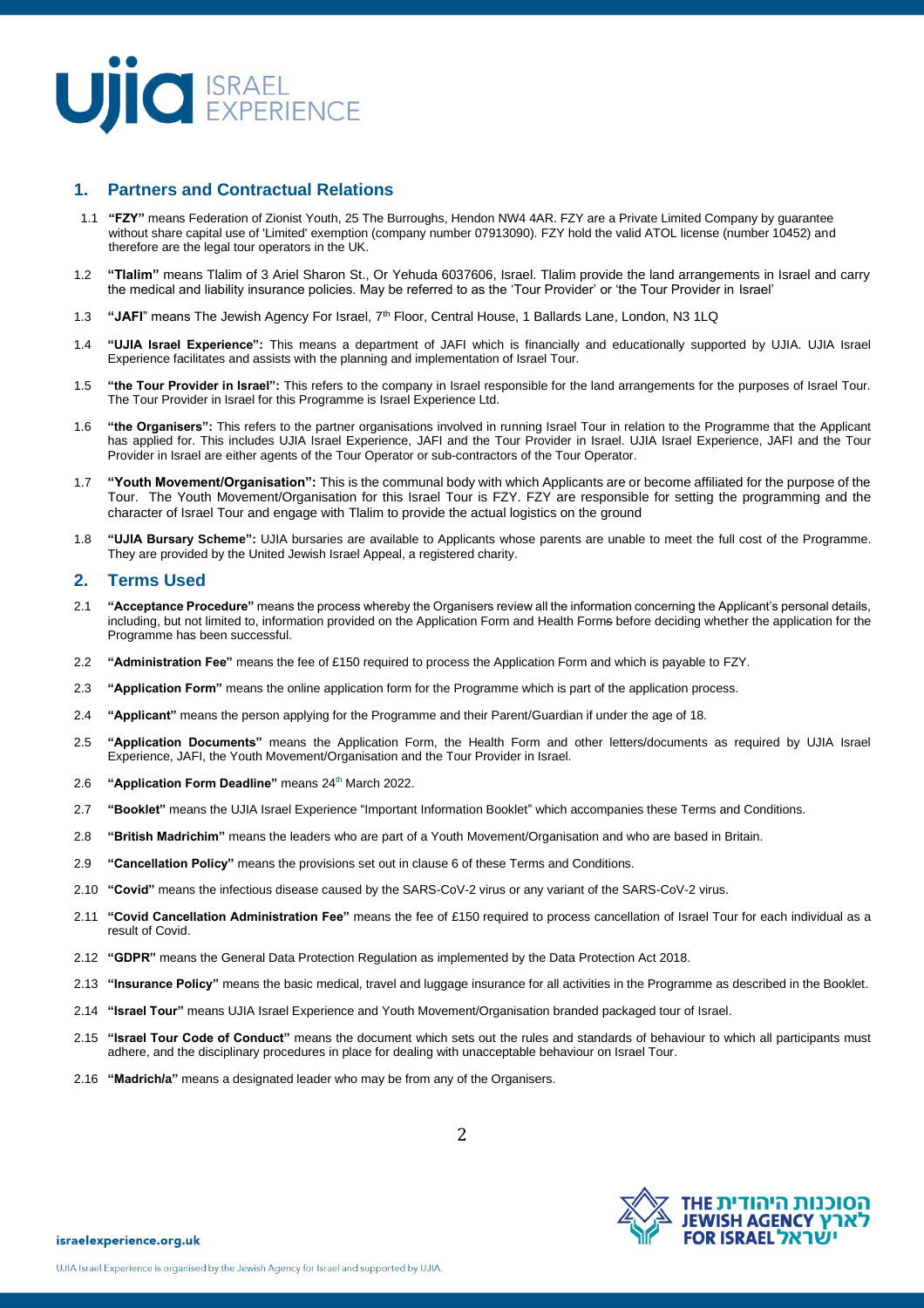

- 2.17 **"Medical Information"** means all information as to the Applicant's medical conditions including, but not limited to, physical, psychiatric, psychological, optical and dental conditions.
- 2.18 **"Additional Medical Information Correspondence"** means any correspondence the Applicant may have with the Youth Movement/Organisation regarding the Applicant's state of health in addition to the information provided on the Application Form.
- 2.19 **"Parent/Guardian"** means a birth or adoptive parent, legal guardian, or other person having responsibility for the Applicant.
- 2.20 **"Participant"** means an Applicant who has been accepted onto the Programme.
- 2.21 **"Programme"** means the Israel tour programme as described in the Booklet.
- 2.22 **"Programme Costs"** means the cost of the Programme as set out in clauses 3.8-3.11 below.
- 2.23 **"Tour Operator"** means FZY.

#### **3. Booking, Travel and Insurance**

- 3.1 By accepting these Terms and Conditions, the Applicant will be deemed to have read and will be bound by the provisions of the following:
	- 3.1.1 These Terms and Conditions
	- 3.1.2 The Booklet containing the Israel Tour Code of Conduct
	- 3.1.3 The Application Form
- 3.2 At the Application Procedure stage the Applicant will receive formal notification of the Tour Operator's decision as to whether or not the Applicant can move forward to the next stage of the process. If, at a later stage, there is a change in medical circumstances the Applicant/Participant will need to go through the approval process again. Please note that correspondence from the Tour Operator regarding but not limited to kit lists, orientation days and/or interviews etc. does not constitute confirmation of acceptance on to the Programme. Our aim is to take all Applicants. Individual suitability is assessed in the context of medical conditions and the Israel Tour Code of Conduct but, in rare instances, certain persons may have to be rejected on medical or social behaviour grounds. Under such circumstances the Applicant is considered to be released from their contractual commitment subject to the terms in the Cancellation Policy.
- 3.3 The contract between the Applicant and the Tour Operator shall be conditional upon the Applicant completing the Application Form and the Acceptance Procedure to the satisfaction of the Tour Operator as advised by the Organisers by the dates specified in the Tour Operator's literature failing which the Tour Operator shall be entitled upon providing written confirmation to the Applicant as treating the contract as at an end whereupon the Cancellation Policy shall apply.
- 3.4 Upon satisfactory completion of the Acceptance Procedure, the Tour Operator will confirm the booking.
- 3.5 Should an Applicant register for Israel Tour through more than one Youth Movement/Organisation the Applicant will be liable to lose the deposit on each application made.
- 3.6 If the Applicant is under the age of 18 then the Parent/Guardian of the Applicant agrees and acknowledges, by signing the Application Form for and on behalf of the Applicant, that they shall be responsible to the Tour Operator for the costs, charges and other obligations of the Applicant set out in these Terms and Conditions and in the Booklet.
- 3.7 All bookings are subject to these Terms and Conditions and the Tour Operator reserves the right at its sole discretion to refuse an Application. Subject to the terms of the Cancellation Policy, if the Applicant has paid a deposit then the deposit will be returned within 21 days of the refusal of the Applicant's application.
- 3.8 The following are generally included in Programme Costs (please refer to the Tour Operator's literature for more details):
	- 3.8.1 outbound and return flights between the designated airport and Israel;<br>3.8.2 accommodation (youth hostels, 2-star hotels, youth villages etc.);
	- 3.8.2 accommodation (youth hostels, 2-star hotels, youth villages etc.);
	- three meals per day:
	- 3.8.4 the Programme's Educational Guided Tours and Seminars;<br>3.8.5 the Programme's transportation in Israel;
	- the Programme's transportation in Israel;
	- 3.8.6 the Programme's Educational Group activities;
	- 3.8.7 the Programme's entrance fees;
	- 3.8.8 the Programme's staff and security costs; and
	- the Insurance Policy.
- 3.9 Programme Costs do not include any supplementary insurances which the Applicant may wish to purchase in relation to additional cover and pre-existing medical conditions.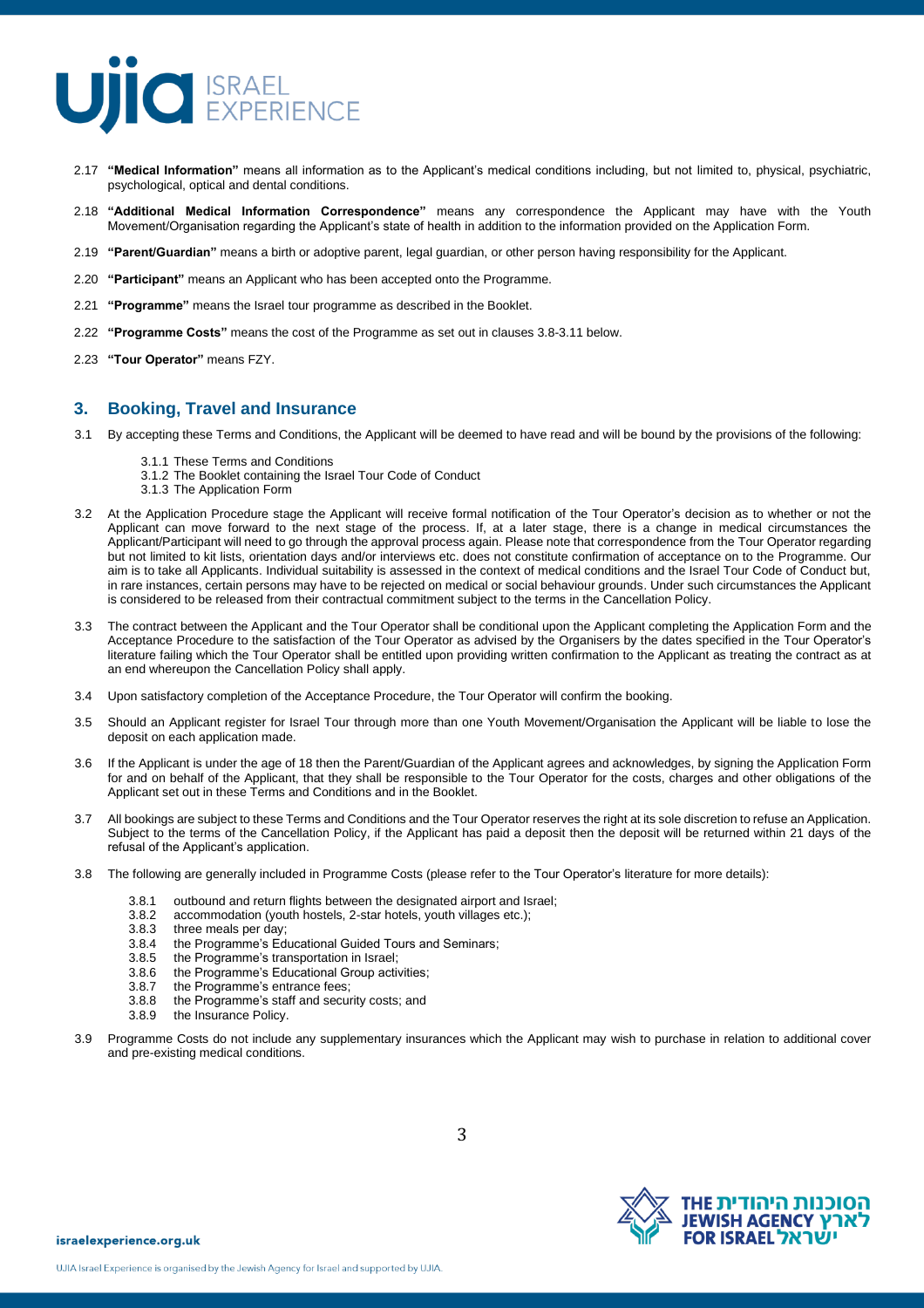### **UIIO** EXPERIENCE

- 3.10 Programme Costs may be subject to a surcharge in response to increased transportation costs (including fuel), duties, taxes or fluctuations due to exchange rates. In addition, if surcharges become necessary then the Tour Operator will absorb an amount up to the first 2% of such increases.
- 3.11 If the changes to the Programme Costs are more than 10% of the original cost of the Programme then the Applicant may cancel their place on the Programme, within one week of being informed of the increase and shall receive a full refund less the deposit. No compensation will be payable to the Applicant.
- 3.12 The payment schedule to the Tour Operator is set out in the Tour Operator's literature. The Applicant should note that meeting the payment schedule is a condition of participation and failing to make payments on time will lead to cancellation of the Applicant's place on the Programme.
- 3.13 Although it is not a regulatory requirement, it is a UJIA Israel Experience requirement that the Tour Operator offers financial protection for its Participants and their Parent/Guardian(s). Therefore, the Tour Operator has a comprehensive Tour Operators Liability Insurance ("TOLI") policy to handle claims that may arise from Israel Tour, and for which there may be a liability.
- 3.14 The Programme Costs include the Insurance Policy which shall be valid in Israel throughout the period covered by the Programme and only when the Participant is officially on the Programme\*. Participants who leave the Programme or breach instructions given to them by the Tour Operator or the Tour Operator in Israel or any staff from the activities and accommodations may compromise their insurance cover.

\*Please note – when a Participant is on a group flight, they will be covered by the Programme medical insurance for the duration of the flight unless the Participant is not fully covered due to pre-existing medical conditions.

- 3.15 It is the responsibility of the Applicant to take out supplementary insurance to cover any additional medical conditions (including pre-existing medical conditions relating to physical, medical, mental and/or emotional health) or other matters which are not covered by the medical, travel and luggage insurance provided by the Tour Operator. If the Participant does not or is unable to take out the necessary medical insurance policy for a pre-existing condition the Tour Operator will require a bond to be paid upfront and prior to Israel Tour as to all potential related costs, including, but not limited to, costs incurred due to hospitalisation, treatment, internal travel in Israel and return flights. Please note that confirmation of the Participant's place on the Programme remains a decision made at the sole discretion of the Tour Operator as advised by the Organisers. For the avoidance of doubt, if suitable medical insurance or a bond is not obtained the Participant will not be allowed on Israel Tour. In circumstances in which personal medical cover is not accepted or the bond is insufficient the provisions of the Cancellation Policy will apply. There is a limited amount of cover provided by the medical insurance policy for non-pre-existing mental health conditions (conditions that have never happened before the Participant's arrival to Israel) for psychiatric emergencies that require hospitalisation until the Participant is stabilised. Any medical or associated costs that arise due to pre-existing mental health conditions are not covered by the insurance policies provided by the Tour Operator. Therefore, the Participant will be responsible for these costs should they arise. Full details of health formalities in Israel are set out in the Booklet.
- 3.16 The Tour Operator and the Organisers will require evidence that supplementary insurance cover has been obtained / or a bond has been paid as a condition of participation, as the policy details will be reviewed by the Tour Provider in Israel to allow them to assess the suitability of the cover. If the Tour Provider in Israel deems the cover to be unsuitable the Participant will be required to take out new or extended cover if available or to pay a bond or an increased bond. Failure to do so will be grounds for rejection from the Programme. If the Participant is unable to take out new or extended cover or pay an upfront bond prior to Israel Tour the Participant will not be allowed on Israel Tour and the provisions of the Cancellation Policy will apply.
- 3.17 The Applicant understands that any undisclosed or not fully disclosed medical issues or conditions will invalidate all Programme insurance policies and that the Applicant will be responsible to pay for any uninsured costs.
- 3.18 British citizens will not require an Israeli visa provided that their passport is valid for at least 6 months following the date of return to the UK from the Programme. It is the responsibility of the Applicant to ensure that the Applicant travels with a valid passport Any Participant who is refused leave to leave the United Kingdom or refused leave to enter Israel as a result of an invalid passport will be responsible to pay any resulting charges including but not limited to return travel to England.
- 3.19 Where required, obtaining an appropriate visa or an exemption for serving in the Israeli Defence Forces is the responsibility of the Participant. Failure to obtain a visa prior to travel where this is required may lead to removal from the Programme. It is entirely the responsibility of the Participant to address these matters. Should a Participant be removed from the Programme for failure to obtain a visa prior to travel the Cancellation Policy will apply.
- 3.20 All itineraries are intended to give a general indication of the Programme. The itinerary provided for the Programme is indicative of the types of activities contemplated, but it is understood that the route, schedules, itineraries, activities, amenities and mode of transport may be subject to alteration without prior notice due to local circumstances or events.
- 3.21 By signing the Application Form the Applicant is aware that the itinerary may include, hiking, rafting, snorkelling, abseiling, swimming, camping or similar activities.
- 3.22 It is recommended that the Applicant reviews information provided by the Foreign and Commonwealth Office as to its travel advice to Israel, as it may pertain to the validity of any additional insurance.

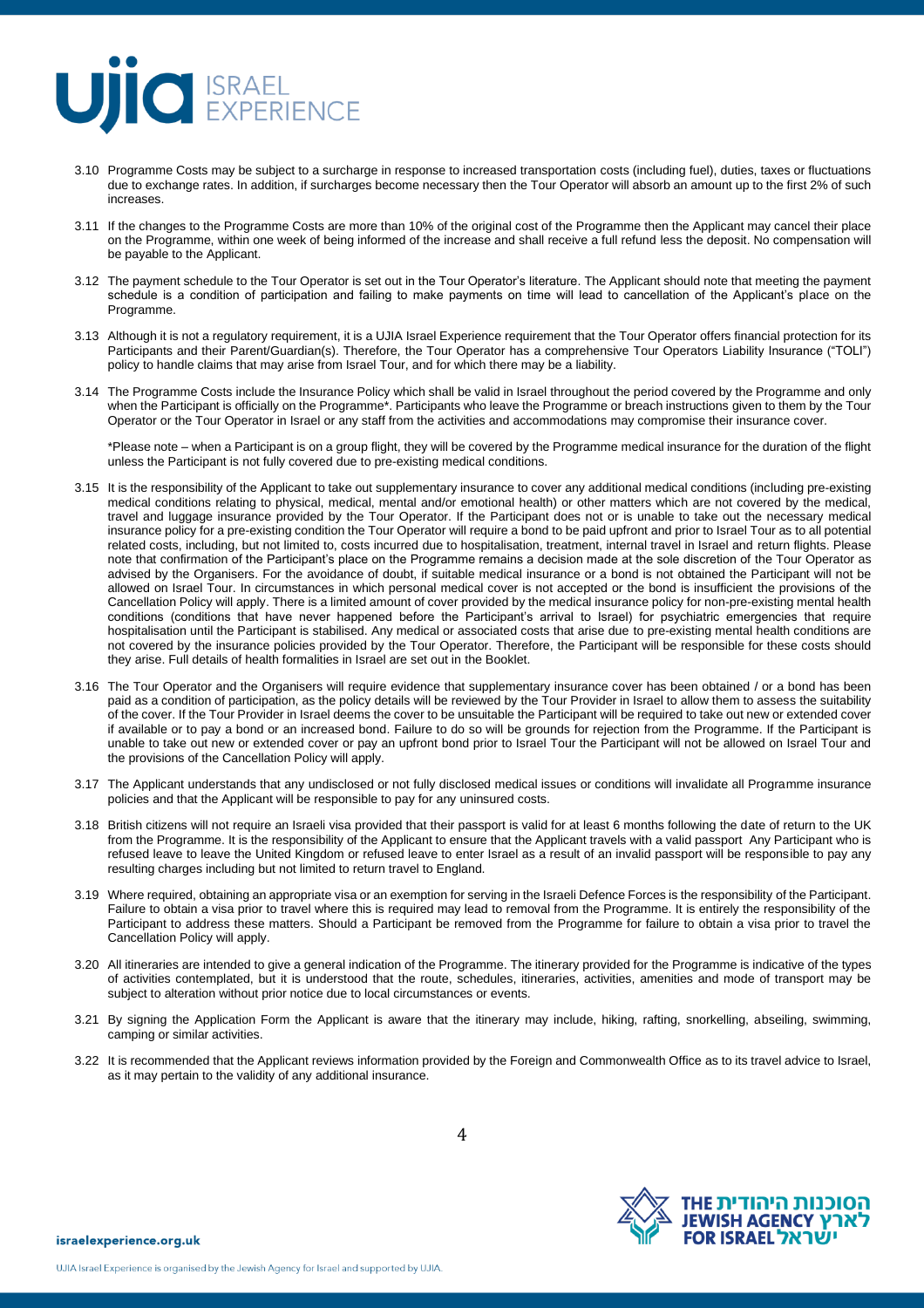## **UIC** EXPERIENCE

3.23 As outlined in the Booklet each Applicant is responsible for and required to ensure that the Applicant obtains any required and recommended immunisations at the appropriate time prior to departure, including but not limited to vaccinations for Covid.

### **4. Medical Information and Procedures**

- 4.1 Fully completing and submitting all questions relating to Medical Information on the Application Form is an integral part of the application process. No Applicant will be accepted by the Tour Operator without the submission of the fully completed Health Form.
- 4.2 By submitting the Medical Information on the Health Form, the Applicant agrees and acknowledges:
	- 4.2.1 they have read and understood the questions relating to Medical Information and has answered them honestly, completely and accurately;
	- 4.2.2 all relevant information (including pre-existing medical conditions) has been fully disclosed and includes appropriate detail;
	- 4.2.3 that any failure to disclose Medical Information or the disclosure of inaccurate or misleading Medical Information will be grounds for rejection or dismissal from the Programme;
	- 4.2.4 that supplementary medical insurance has been purchased to cover any pre-existing medical condition (please note that the Tour Operator and the Organisers must see proof of purchase and the full policy details prior to the Applicant's acceptance on to the Programme);
	- 4.2.5 if there is any change to the Participant's medical and/or psychological condition/s, the Participant shall notify the Tour Operator in writing immediately;
	- 4.2.6 if any medical information is disclosed after the Application Form Deadline and subsequently the Applicant is rejected from the Programme in light of the new information, the Cancellation Policy will apply; and
	- 4.2.7 if a pre-existing medical condition is disclosed before the Application Form Deadline and the pre-existing condition worsens to a level whereby the Participant is unable to go on the Programme, the Cancellation Policy will apply and it will be the responsibility of the Participant to claim reimbursement from their own pre-existing medical and travel insurance policy.
- 4.3 The Tour Operator, as advised by the Organisers, reserves the right to:
	-
	- 4.3.1 forward any forms to an independent medical practitioner and/or an insurer and/or legal advisor for their professional opinion;<br>4.3.2 request additional information from a GP, counsellor, school, specialist doctor or 4.3.2 request additional information from a GP, counsellor, school, specialist doctor or other relevant medical professionals regarding disclosed Medical Information;
	- 4.3.3 request that doctors in Israel contact your doctors directly if points of clarification are required;<br>4.3.4 request that the Applicant undergoes an examination by an independent medical practitioner
	- request that the Applicant undergoes an examination by an independent medical practitioner retained by the Tour Operator but at the Applicant's expense;
	- 4.3.5 request that you obtain your own medical insurance and sign disclaimers if the Israeli medical insurance company refuses to cover certain pre-existing conditions;
	- 4.3.6 reject an Applicant on medical grounds based on the recommendations of their doctor/specialist;<br>4.3.7 reject an Applicant on medical grounds based on the recommendations of our independent docto
	- 4.3.7 reject an Applicant on medical grounds based on the recommendations of our independent doctors and/or an insurer;<br>4.3.8 remove a Participant from the Programme should any undisclosed or not fully disclosed medical is
	- remove a Participant from the Programme should any undisclosed or not fully disclosed medical issue(s) or condition(s) become apparent;
	- 4.3.9 request that an Applicant signs a medical and/or welfare agreement and/or pay a bond upfront and prior to Israel Tour as agreed upon by the Tour Operator, should a care plan be needed for additional care of pre-existing medical conditions. Refusal to sign such an agreement or to disclose the requested information may lead to rejection of the Applicant or removal from the Programme.
- 4.4 The Participant will be required to hand in all prescribed and non-prescribed medication to the British Madrichim on arrival in Israel, which will be held by them for the entirety of Israel Tour. It is the responsibility of the Participant to remind and request that the British Madrichim administer their prescribed medication, at the time and dosage designated on the Health Form. This excludes EpiPens/Inhalers/Insulin which the Participant must hold one set of; however, two spare sets must be brought and handed into the British Madrichim. The Insurance Policy taken out by the Tour Operator does not cover the replacement of medication (including EpiPens) should it be used, damaged or lost and will need to be immediately replaced at the Participant's expense.
- 4.5 In all instances, any medication stated on the Health Form (or disclosed via Additional Medical Information Correspondence) will be administered, subject to being reminded by the Participant, as per the dosage information noted on the packet and for a period of time not exceeding the amount stated, without visiting a qualified doctor. The non-prescribed medication will only be given when deemed essential by a Madrich/a, and furthermore will not be administered for regular use. Non-prescribed medication will be used for a period of time not exceeding 48 hours. The usage of any medication, or the Israeli equivalent, will be recorded by the Participant's British Madrichim. If a Participant's medication runs out, additional medication will be purchased by the British Madrichim, at the expense of the Participant. The Participant will be responsible for refunding to the British Madrichim the cost of the purchased medication.
- 4.6 Only the non-prescribed medication listed on the Health Form (or disclosed via Additional Medical Information Correspondence) can be brought on Israel Tour and will be handed in to the British Madrichim. If a Participant brings any medication which has not been declared on any Application Forms or Additional Medical Information Correspondence, it will be disposed of. If the Participant is found in possession of medication and/or is distributing it to other members of the group it will be classed as a serious breach of discipline and at the sole discretion of the Tour Operator as advised by the Organisers they will be dismissed from the Programme.

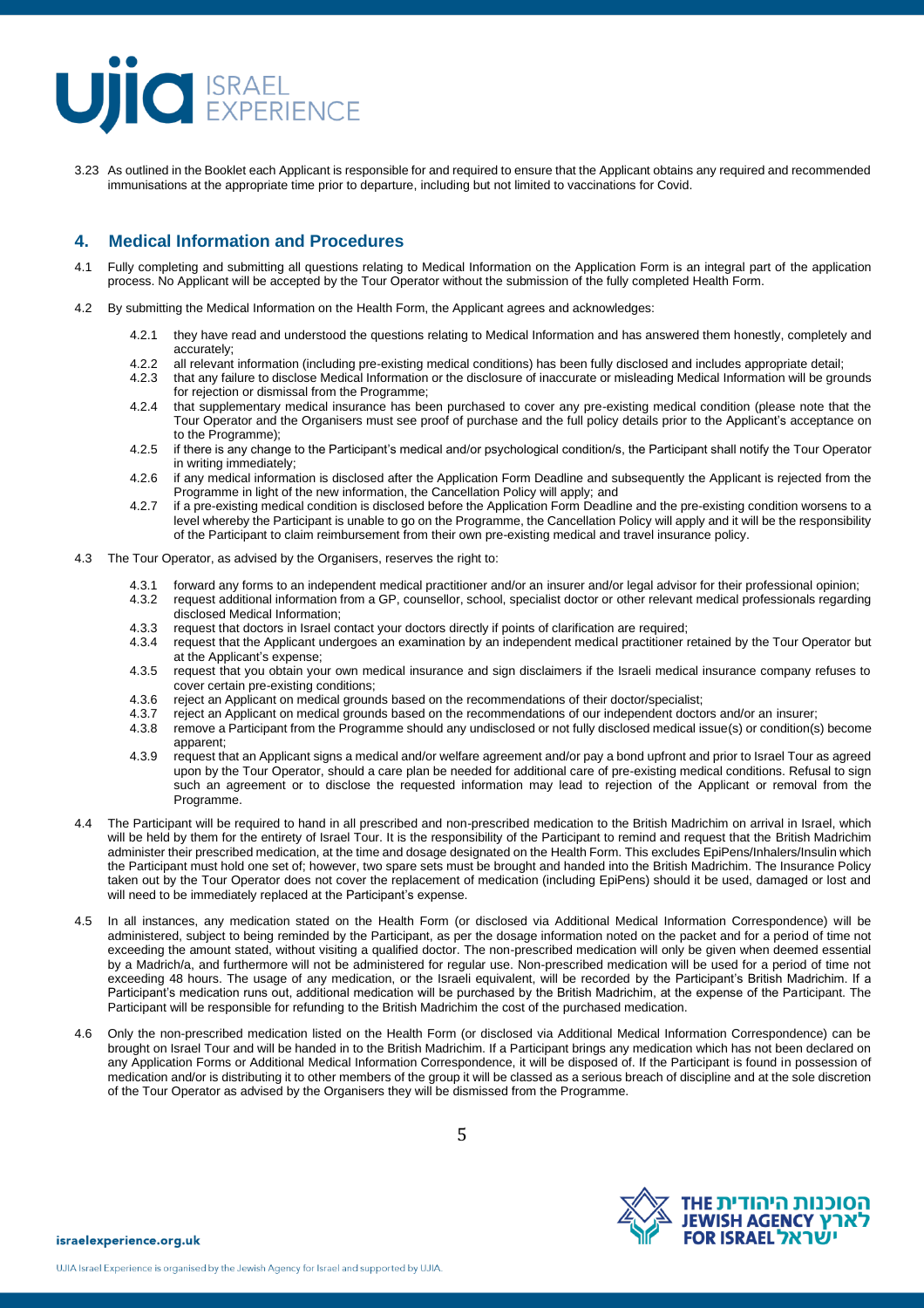### **UIC** EXPERIENCE

- 4.7 The Participant acknowledges that the Participant is responsible for informing medical professionals in Israel of any pre-existing medical conditions or allergies.
- 4.8 By submitting the Application Documents, the Applicant hereby consents to being given non-prescribed/prescribed medication that has been declared on the Application Documents, when deemed necessary for immediate medical need or in accordance with the instructions (in English) provided by the Applicant. It is understood that non-prescribed medication will be administered as per the dosage information noted on the packet and the prescribed medication will be administered as per the instructions on the Health Form (or as set out in the Additional Medical Information Correspondence). It is the responsibility of the Participant to remind and request that the British Madrichim administer their prescribed medication, at the time and dosage designated on the Health Form (or as set out in the Additional Medical Information Correspondence) as the British Madrichim will not be responsible to remind the Participant to take their medication or to voluntarily administer the medication to the Participant. This also applies to any medication prescribed by medical practitioners in Israel. At the time of prescription it is the responsibility of the Participant to ensure that they understand the time and dosage required. The Participant accepts that neither the Tour Operator nor the Organisers are responsible, nor will be held to be so, for any adverse effect, which may result from the Participant taking or not taking their medication.
- 4.9 There will be an Israeli first aider with the group throughout the Programme, however this person will be unable to administer medication to the Participants. Therefore, it will be the responsibility of the British Madrichim to administer medication. The Participant understands that the British Madrichim may not have medical knowledge, background or training, nor do they have any independent knowledge regarding any medication including, without limitation, effects, contra-indications, recommended dosage, proper care and storage requirements and they rely solely on the information that has been provided by the Participant in the Health Form or in the Additional Medical Correspondence without attempting to validate or authenticate such information. For the avoidance of doubt, it is the Participant's responsibility to ensure they are taking the correct dosage of their medication at the time required. In light of this it is understood and accepted that neither the Tour Operator or the Organisers shall bear any responsibility and will not be liable, under any circumstances, in connection with the administration of the aforementioned medication, and especially for any adverse effect which may result from the Participant taking or not taking the medication. Therefore, any claim the Participant has against the Tour Operator or the Organisers in that respect is hereby waived by the Participant. The Tour Operator and the Organisers shall be held harmless against any such claim or lawsuit, should any such claim or lawsuit be brought against the Tour Operator or the Organisers by the Participant.
- 4.10 The Participant can visit a medical professional or seek medical treatment without consulting a Parent/Guardian in line with Gillick Competency (the assessment of whether a child under 16 years of age is able to consent to their own medical treatment, without the need for parental permission or knowledge). The Parent/Guardian understands that notification of any medical consultations or treatment the Participant is given will be passed on to the Parent/Guardian unless the Participant does not give their consent for this to happen (in line with Gillick Competency). However, if a medical professional, or a representative of the Tour Operator or the Organisers, deems it necessary to inform the Parent/Guardian against the wishes of the Participant, they may have discretion to do so if they feel that the Participant is not making a sound decision. If the Participant gives permission to the Tour Operator or to the Organisers to contact his/her Parent/Guardian or if the medical professional deems it necessary, the Tour Operator or the Organisers will attempt to contact the Parent/Guardian of the Participant to obtain consent on the medical course of action. If the Tour Operator or the Organisers are unable to contact the Parent/Guardian in a reasonable timeframe (which will be determined by the advice of a medical professional), the Participant may consent to any x-ray examination, anaesthetic, dental or surgical diagnosis or treatment to be rendered to the Participant as advised by or under the supervision of any medical professional in any country. The Parent/Guardian understands that this authorisation is given in advance of any x-ray examination, anaesthetic, medical or surgical diagnosis or treatment, injections and hospital care being required and is given to provide authority and power on the part of the Organisers to give specific consent to any such examination, anaesthetic, diagnosis, treatment, injections or hospital care as referred to above. For the avoidance of doubt, any lifesaving or medically urgent treatment deemed necessary by a medical professional will be conducted at the immediate discretion of the medical professional.
- 4.11 The Participant will be fully responsible for any costs of medical care (of any kind) or dental care incurred on behalf of the Participant under the authorisation of the Tour Operator as advised by the Organisers, if it is not covered under the Insurance Policy.
- 4.12 The Participant understands that any issues relating to mental health (including self harm) may not be covered by the Insurance Policy and the Participant or the Parent/Guardian will be responsible for all related charges including, but not limited to, medical bills, treatment costs, travel costs in Israel and transportation to the UK.

### **5. Participation, Discipline and Damages**

- 5.1 By submitting the Application Documents the Applicant acknowledges that they have read, understood and agreed to be bound by the guidelines and expectations of conduct as detailed in these terms and conditions, the Booklet and the Israel Tour Code of Conduct.
- 5.2 The Israel Tour Code of Conduct is also used to assess an Applicant's suitability to join Israel Tour. It is therefore imperative that the Applicant has read through this document themselves. Failure to agree and return a duly signed Israel Tour Code of Conduct to the Tour Operator will preclude an Applicant from joining Israel Tour and be considered a cancellation. Any refunds will be subject to the Cancellation Policy.
- 5.3 Participants may be dismissed from the Programme for infringement of the rules and expectations outlined in the Israel Tour Code of Conduct as well as for deliberately or recklessly:

6

- 5.3.1 providing incorrect or false information in any part of his/her Application Documents or through any additional correspondence with the Organisers;
- 5.3.2 repeated failure to participate in the requirements of the Programme;

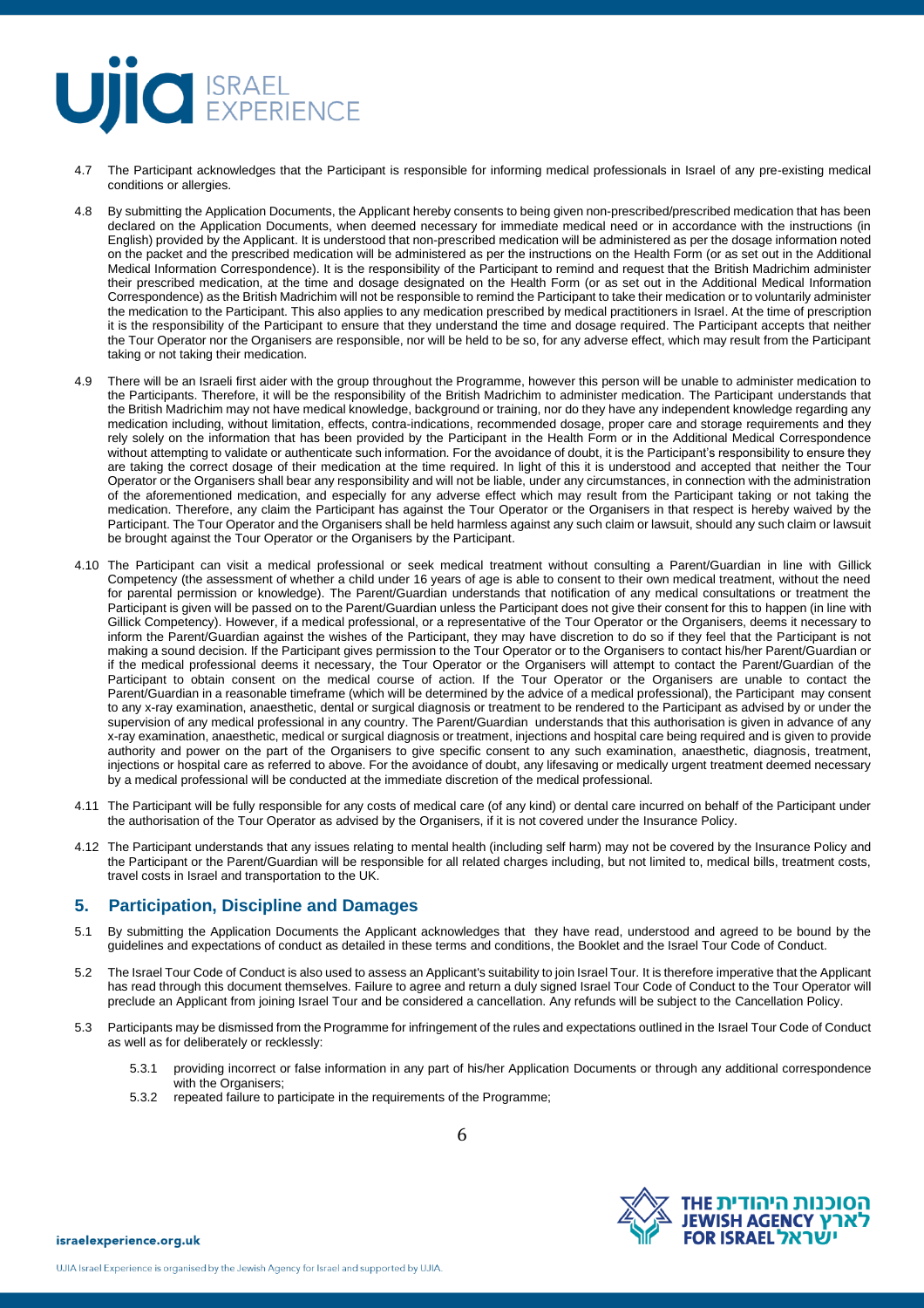### **UIIO** EXPERIENCE

- 5.3.3 failure to disclose Medical Information or the disclosure of inaccurate or misleading Medical Information in any part of the Application Documents or through any additional correspondence with the Tour Operator and/or the Organisers; and
- 5.3.4 failure to comply with any reasonable rules or regulations imposed by the Tour Operator or the Organisers and their agents or representatives during the course of the Programme.
- 5.4 Participants may be dismissed from the Programme should they fail to participate in all aspects of the Programme. If a Participant absconds from the Programme at any time or otherwise refuses to cooperate, they will immediately not be the responsibility of the Tour Operator and the Organisers and their future on the Programme will be reviewed in line with the Israel Tour Code of Conduct.
- 5.5 Participants dismissed from the Programme and/or such Participants' Parents/Guardians will be responsible for all costs, claims and expenses incurred by the Organisers including accommodation, travel within Israel and the cost of Participant's return airfare to London, cost of the flight for someone to accompany them should it be required by the Tour Operator or the Organisers (our general policy is to send home the Participant unaccompanied) and any cancellation charges or other third-party expenses howsoever incurred. The Tour Operator as advised by the Organisers reserves the right to determine the date and time of such return flight save that it shall use all reasonable endeavours to arrange the Participant's return to London, England as soon as is reasonably practicable. Participants dismissed from Israel Tour will be flown back to London, England at the earliest opportunity and they will not be the responsibility of the Tour Operator or the Organisers once they have entered airport security at Ben Gurion Airport. For the avoidance of doubt, they are the Parent/Guardian's responsibility from that point onwards. Parents/Guardians are required to ensure that they or their nominee is available to take responsibility for the Participant at any time during the duration of the Programme. If a Participant absconds from the sending home procedure they will be treated as if they are no longer on the Programme and therefore will not be the responsibility of the Tour Operator or the Organisers nor will they be covered by the Insurance Policy.
- 5.6 Where a Participant has been removed from the Programme the Participant will be required to sign a form (the Form) if the Participant stays in Israel. At this point neither the Tour Operator nor the Organisers nor any other party will be responsible for the Participant. Failure to sign the Form will result in the Participant being booked onto the next appropriate flight as per the procedure set out in clause 5.5.
- 5.7 For the avoidance of doubt, in the event that a Participant is dismissed from the Programme, no compensation or refund will be payable to the Participant . Furthermore, if a bursary has been received towards the cost of the programme, the Tour Operator, the Organisers and UJIA reserve the right to claim back the amount awarded.
- 5.8 Any extraordinary expense incurred on behalf of the Participant will be invoiced to the Participant.
- 5.9 By agreeing to these Terms and Conditions the Applicant and the Parent/Guardian agree to the Tour Operator and/or the Organisers contacting the Applicant's school or other educational institution for a reference, if required.

#### **6. Cancellation Policy**

- 6.1 If an Applicant wishes to cancel their place on the Programme, the Applicant must contact the Tour Operator in writing.
- 6.2 An Applicant who cancels a place prior to the 28<sup>th</sup> March 2022 will be entitled to a refund less the Administration Fee. If the Tour Operator informs an Applicant that their Application has been unsuccessful or that their place has been withdrawn prior to the 28<sup>th</sup> March 2022, the Applicant will be entitled to a full refund less the Administration Fee. Full details of deposit and balance payment deadlines can be found in the Tour Operator's brochure.
- 6.3 Any Applicant who cancels after the 28th March 2022, or if their place has been withdrawn for breaches of the Israel Tour Code of Conduct after the 28<sup>th</sup> March 2022, will be entitled to a refund on the basis set out in clauses 6.3.1 to 6.3.4 below or liable for an outstanding balance if amounts remain due and owing to the Tour Operator.
	- 6.3.1 61 days or longer prior to departure date: 100% of amount paid (or payable) less deposit and the Administration Fee;
	- 6.3.2 From 31-60 days prior to departure date: 50% of amount paid (or payable) less deposit and the Administration Fee;
	- 6.3.3 From 15-30 days prior to departure date: 20% of amount paid (or payable) less deposit and the Administration Fee;
	- 6.3.4 From 1-14 days prior to departure date: 0% of amount paid (or payable).

For the avoidance of doubt, if any monies are still outstanding at the time of cancellation, the Participant will be liable for these costs subject to the terms of the Cancellation Policy.

Please note: If a place on Israel Tour is cancelled, a re-application will only be accepted by the Tour Operator as advised by the Organisers at its sole discretion (although application via a different tour operator is permitted).

- 6.4 If an Application is rejected by the Tour Operator as advised by the Organisers for reasons relating to medical, welfare, operational and/or suitability for the programme then the Participant will be entitled to a full refund less the Administration Fee.
- 6.5 However, for the avoidance of doubt if a Participant and/or the Parent/Guardian cancels the Participant's place on Israel Tour for medical and/or welfare reasons that are covered by the Insurance Policy, the Cancellation Policy will apply and it is the responsibility of the Parent/Guardian to file an insurance claim through the Tour Operator. This will be in accordance with the insurance cover outlined in The Booklet.

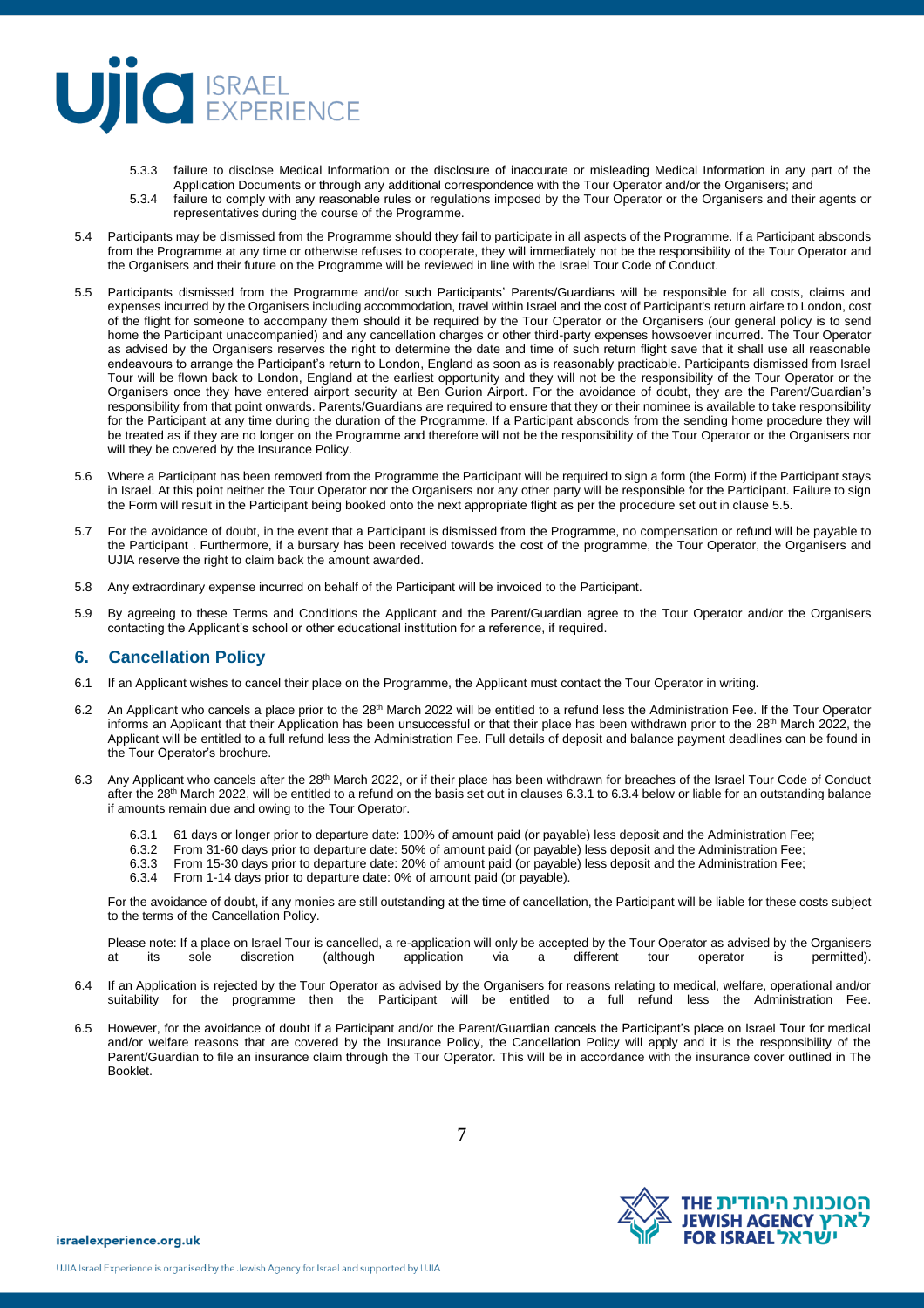

- 6.6 If the Applicant fails to complete the Application Form or fails to provide subsequent information requested of the Applicant by the Tour Operator and/or the Organisers and/or fails to pay the balance as required, the Tour Operator as advised by the Organisers reserves the right to cancel the application for Israel Tour and it will be considered that the Applicant has cancelled the application for Israel Tour and the Applicant will be liable under the terms of the Cancellation Policy.
- 6.7 If a cancellation is due to the illness or death of the Participant or an immediate family relative of the Participant or is due to other exceptional circumstances as determined by FZY and provided that the Participant provides the Tour Operator with a valid medical or death certificate or independent verification of the exceptional circumstance (if requested) then the Tour Operator shall refund the monies paid less the Administration Fee and any third party cancellation costs or charges incurred by the Tour Operator and the Organisers as at the date of the cancellation.
- 6.8 If the Participant fails to check in for their flight from the UK, and has failed to contact the Tour Operator to explain why circumstances have delayed the Participant's outbound travel and to obtain approval for a change of date for outbound travel, then the Tour Operator retains the right to cancel any other arrangements booked with the Tour Operator; the Participant will therefore be unable to use any connecting or return flights to the UK. No refund will be made for any unused arrangements in these circumstances.

### **7. Data, General Clarification of Liability and Complaints Procedure**

- 7.1 In Accordance with the GDPR all data is stored on secure servers and we maintain a strict access policy on a needs-only basis. The Tour Operator and the Organisers are joint Data Owners of the data submitted for the Programme. The Tour Operator and the Organisers are joint Data Controllers of the data submitted for the Programme.
- 7.2 You have the right to request information we hold about you. If you wish to make an enquiry, please contact the Data Controller at either UJIA Israel Experience or the Tour Operator.
- 7.3 By submitting the Application Documents, the Applicant consents to and agrees that the Applicant's personal data including medical data may be processed and shared in accordance with the GDPR for the following purposes:
	- 7.3.1 in the case of emergencies, disclosed to third parties (including emergency services, aircraft assistants, medical teams and governmental or regulatory bodies in the UK, Europe and/or Israel (e.g. UK Foreign Office or equivalent body));
	- 7.3.2 for dealing with any legal matters which may occur (e.g. sharing information with lawyers and insurance companies);<br>7.3.3 for the provision of insurance cover in respect of the Programme to the insurance company eith
	- 7.3.3 for the provision of insurance cover in respect of the Programme to the insurance company either in the UK, Europe or Israel;<br>7.3.4 to assess the Applicant's suitability for the Programme and the activities it entail
	- to assess the Applicant's suitability for the Programme and the activities it entails;
	- 7.3.5 by the Tour Operator, the Organisers and UJIA in relation to medical or welfare support if required;<br>7.3.6 for general administration of the Programme including flights and billing for example;
	- for general administration of the Programme including flights and billing for example;
	- 7.3.7 to conduct anonymised statistical research using elements of the Applicant's data such as demographic data for the purposes of research and improving the programmes for the future;
	- 7.3.8 in assisting the UJIA Israel Experience crisis management team that are on standby to deal with any issues that may arise whilst the Participant is participating in the Programme; and
	- 7.3.9 for any other safeguarding, medical or legal issue that the Tour Operator and/or the Organisers deem to be reasonable.
- 7.4 With specific regard to religious information, the Tour Operator and/or the Organisers may process and share the religious information provided by the Applicant in the Application Form for the purposes of:
	- 7.4.1 placing the Applicant in suitable accommodation;
	-
	- 7.4.2 anonymised statistical research; and<br>7.4.3 any other social or welfare issues tha any other social or welfare issues that the Tour Operator and/or the Organisers deem to be reasonable.
- 7.5 The Tour Operator's liability to the Participant:
	- 7.5.1 International Conventions in respect of international air travel include the Warsaw Convention 1929 (including as amended by the Hague Protocol 1955 and by any additional Montreal Protocols of 1975 and 1999 or otherwise) or the Montreal Convention 1999 (for international travel by air and/ or for airlines with an operating licence granted by an EU country, which the EC Regulation on Air Carrier Liability No 889/ 2002 for national and international travel by air has given effect to). Where any claim or part of a claim (including those involving death or personal injury) concerns or is based on any flight arrangements (including the process of getting on and/or off the aircraft concerned) provided by any air carrier where the Tour Operator has arranged the flight as part of the Tour Operator's contract, the maximum amount of compensation the Tour Operator will have to pay the Participant will be limited as follows. The most the Tour Operator will have to pay you for that claim or that part of a claim if the Tour Operator are found liable to the Applicant on any basis is limited to the most the carrier concerned would have to pay under the International Convention or Regulation which applies to the flight in question. Please note: for all such claims (including those involving death or personal injury) where the carrier is not obliged to make any payment to the Participant under the applicable International Convention or Regulation (including where any claim is not notified or issued in accordance with the time limits stipulated in the applicable Convention or Regulation), the Tour Operator is similarly not obliged to make a payment to the Participant for that claim or part of the claim. When making any payment, the Tour Operator is entitled to deduct any money which the Participant has received or is entitled to receive from the airline for the complaint or claim in question. Please also note

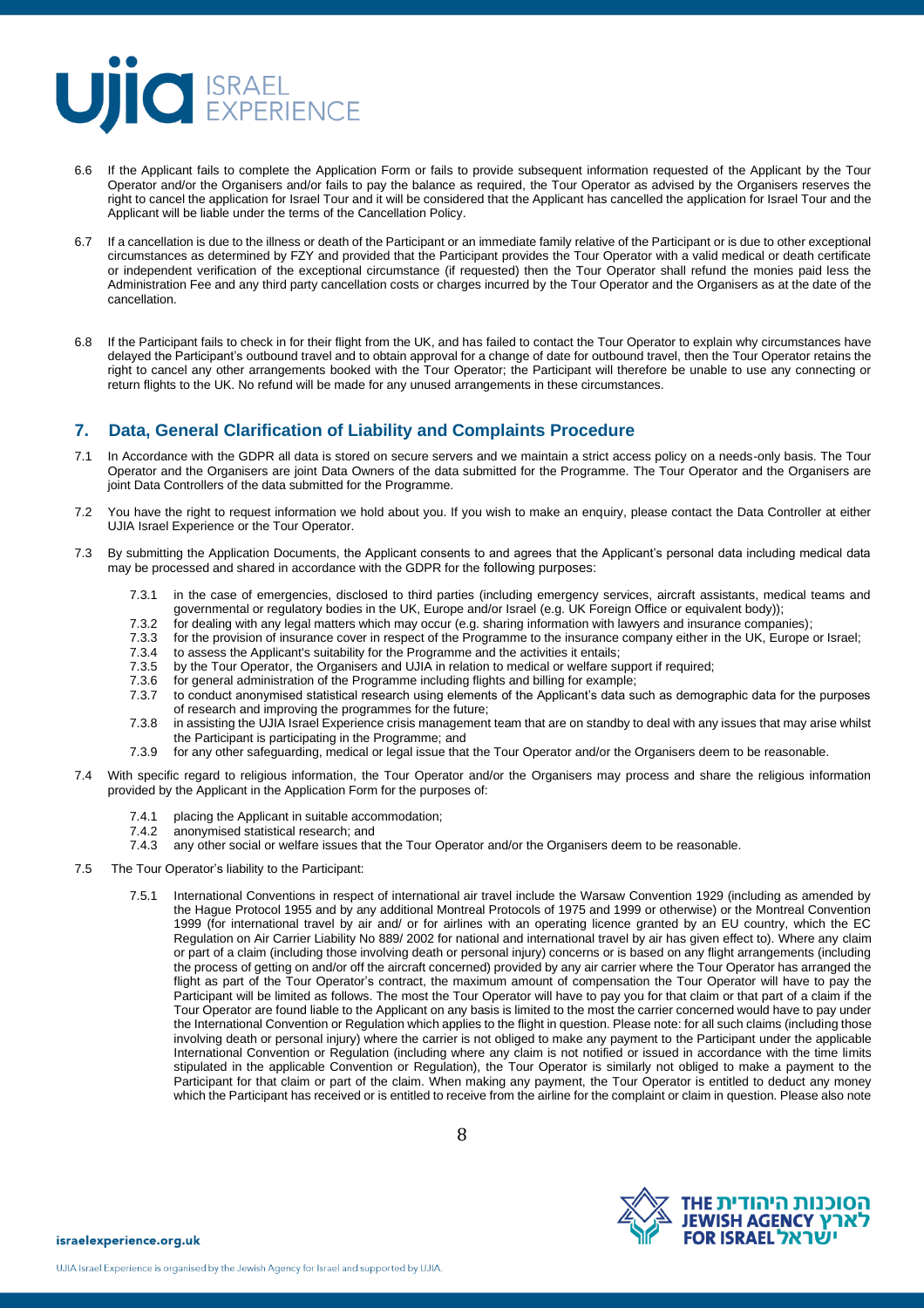

that strict time limits apply for notifying loss, damage or delay of luggage to the airline. Any proceedings in respect of any claim (including one for personal injury or death) must be brought within 2 years of the date stipulated in the applicable Convention or Regulation.

- 7.5.2 The Participant is obliged to assist the Tour Operator in recovering from any third party any sum which may compensate for any sums the Tour Operator pays the Participant. The Participant is obliged to assign to the Tour Operator any rights the Participant may have against any person whose acts or omissions caused or contributed to the Tour Operator's legal liability to pay the Participant compensation. The Participant must provide the Tour Operator with all assistance the Tour Operator may reasonably require. The Participant must follow the procedures for the notification of complaints set out in these terms and conditions.
- 7.5.3 Other than as set out above, and as detailed elsewhere in the Booklet, the Tour Operator has no legal liability whatsoever to the Participant for any loss, damage, personal injury or death suffered by the Participant arising directly or indirectly from any aspect of the Participant's Israel Tour.
- 7.5.4 The Applicant/Participant acknowledges that the FZY as the Tour Operator and UJIA Israel Experience are non-profit, educational organisations and therefore limitation of liability must reflect this status. In no circumstances will the liability of the FZY as the Tour Operator and UJIA Israel Experience (excluding liability for personal injury, illness or death) exceed the cost of the Programme.
- 7.6 The Tour Operator does not accept any liability for any alteration or cancellation owing to any event beyond its control and compensation or refunds are not available in such an event. Examples of such events include but are not limited to actual or expected terrorist activity, riots, civil strike, government action or restraint, industrial dispute, natural disasters, pandemic, epidemic, volcanic smoke emissions, fire, the unexpected incapacity of the Programme guide or leader, storms, floods, perils of the seas, damages or accidents from machinery or engines, closure of air or sea ports, airline decisions on flight arrangements, technical or maintenance transport problems, or traffic delays.
- 7.7 If any provision of this contract is found by any court, tribunal or administrative body of competent jurisdiction to be wholly or partly illegal, invalid, void, voidable, unenforceable or unreasonable, then such illegality, invalidity, voidness, voidability, unenforceability or unreasonableness shall not affect the remaining provisions of this contract which shall continue in full force and effect.
- 7.8 Any failure or delay by the Tour Operator in enforcing or partially enforcing any provision of this contract shall not be construed as a waiver of any of its rights under this contract.
- 7.9 These terms and conditions may only be varied in writing between the parties when there is full agreement between the parties as to the variations.
- 7.10 These terms and conditions do not affect the statutory rights of an Applicant.
- 7.11 If a Participant or Parent/Guardian (if Participant is under 18) has a complaint regarding any aspect of the Programme then the Participant should, in the first instance, report the complaint in writing promptly to the FZY representative accompanying them as soon as is practicable.
- 7.12 If the complaint is not resolved to the satisfaction of the Applicant then the Applicant should notify FZY's Programme Enrolment Manager [\(ruth@fzy.org.uk\)](mailto:ruth@fzy.org.uk) in writing setting out all unresolved issues.
- 7.13 If the complaint is still not resolved to the satisfaction of the Applicant then the Applicant can request their complaint is passed to the Directors of FZY. The FZY Directors will respond no later than 28 days after the complaint has been passed to them. Typically, the Directors of FZY will only respond to complaints after the Programme has finished.
- 7.14 If FZY is unable to resolve the complaint the Participant or Parent/Guardian (if Participant is under 18) may make use of the arbitration scheme devised for the travel industry by the Chartered Institute of Arbitrators. FZY shall supply the Participant with contact details and information regarding the Chartered Institute of Arbitrators upon written request.

### **8. Additional clauses relating to COVID-19**

- 8.1 The Participant must not have travelled on an airplane within 14 days prior to the Programme flight departure from the UK.
- 8.2 The Participant must comply with any travel regulations set by both the UK and Israeli governments. These terms are based on current guidance, but we reserve the right to refuse a participant to join the tour if they do not comply with the guidance as set out 14 days before the first day of the Programme.
- 8.3 The Participant will be required to carry out a Lateral Flow Test the night before the first day of the Programme. Any Participant who tests positive will not be able to attend Israel Tour. In such an event the Covid Cancellation Policy as set out below will apply.
- 8.4 If a Participant tests positive for Covid in advance of Israel Tour, or is required to complete a period of isolation on the date of departure, the Participant will not be able to depart for Israel Tour with the group. At the sole discretion of the Youth Movement/Organisation, a Participant may be able to join Israel Tour at a later date and should the Tour Operator be able to re-schedule the outbound flight and arrange for relevant supervision of the Participant. The Participant agrees that the Participant will be responsible for any surcharges in respect of the change of the outbound flight and the cost of any supervision of the Participant.
- 8.5 At the time of writing of these terms and conditions, **Non-Israeli citizens who become confirmed COVID-19 cases during their stay in Israel will be transported to a managed isolation facility for recovery.** The Tour Operator and/or the Organisers will procure that there

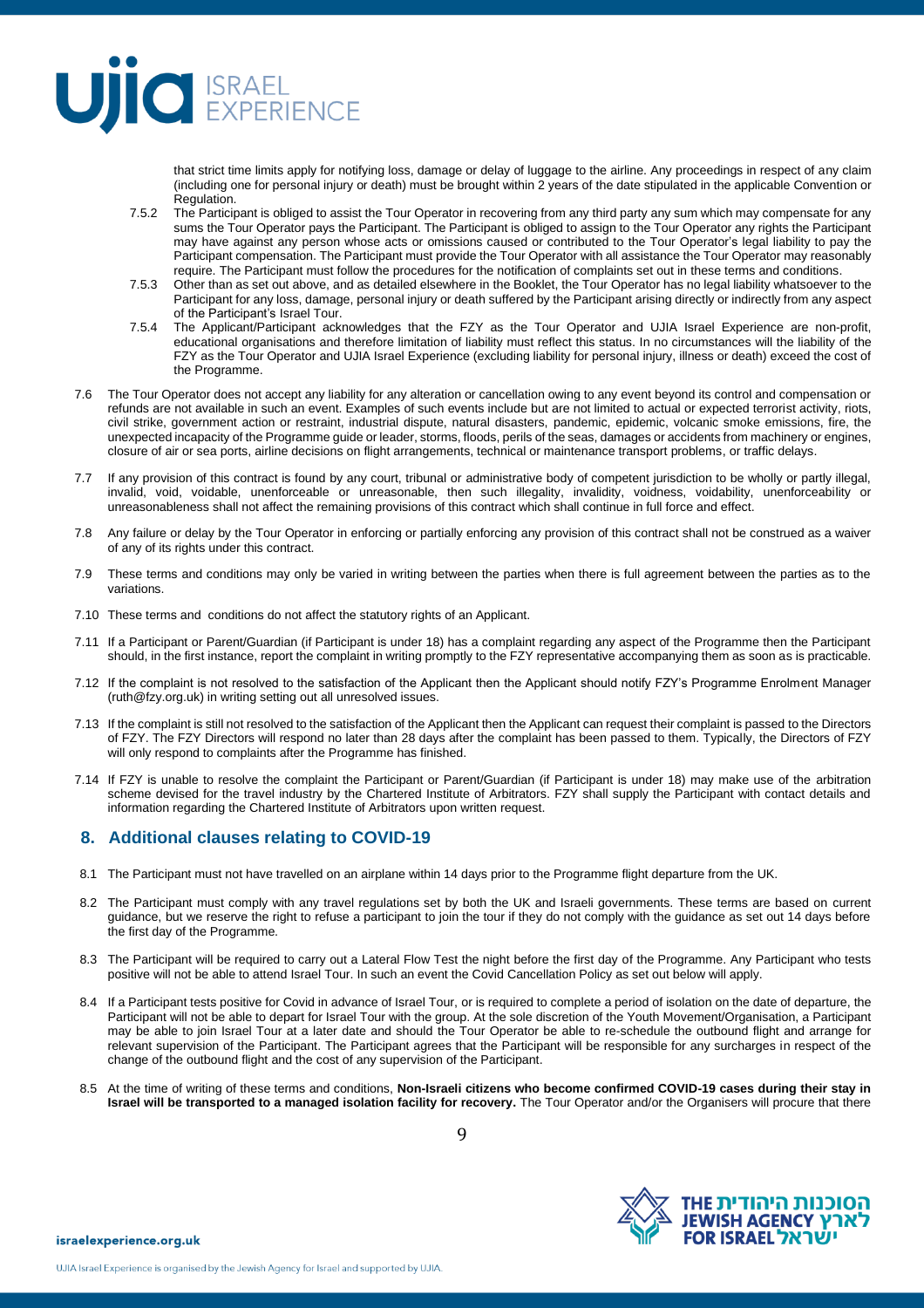

will be a minimum of two British Madrichim on call for the Participant 24 hours a day 7 days a week and that there will be access to medical professionals. If the specific group in which the Participant is included is changing accommodation, the Participant will not be able to accompany them to the next accommodation until the period of isolation has expired in accordance with the regulations as set out in Israel at that time. The additional costs for the isolation and subsequent transport will be the responsibility of the Participant but may be reimbursable via insurance. Please read the insurance documents provided by the Youth Movement/Organisers to check the policies in place.

- 8.6 The Organisers may require written agreement that Parents/Guardians will accompany the Participant for required isolation if the Tour Operator or the Organisers deem it necessary on welfare grounds (physical or mental). the Tour Operator and the Organisers reserve the right to refuse the Applicant's application if this is not provided.
- 8.7 Participants may be required to take lateral flow tests at regular intervals throughout Israel Tour. The cost of the lateral flow tests will be included within the Programme Cost. Should a Participant test positive on a lateral flow test whilst on Israel Tour the Participant will be required to follow the isolation guidance as set out by the government of Israel at the time of the positive test. The Tour Operator or the Organisers will arrange for a PCR test. Should the PCR test result be negative the Participant will re-join the Participant's group. Should the PCR test be positive the provisions of clause 8.5 will apply. The cost of the PCR test will be borne by the Participant.
- 8.8 The current regulations and guidance in respect of entry requirements into Israel as a result of Covid can be viewed at the "Covid Information Centre of the Israel Ministry of Health" website - [https://corona.health.gov.il/en/abroad/arriving-foreign-nationals.](https://corona.health.gov.il/en/abroad/arriving-foreign-nationals) The Participants will be responsible for ensuring that they comply with the entry requirements and any failure to comply with the same will be at the sole risk of the Participants and the Tour Operator will not be liable for any costs and repercussions arising from the failure of a Participant to comply with the Covid entry requirements into Israel.
- 8.9 Should a Participant not fall within the Israeli categories of vaccinated or recovered and entry rules at the time require additional isolation measures, the Tour Operator and the Organisers will still welcome the Participant to be part of Israel Tour. However, it will be the responsibility of the Participant to liaise with the Tour Operator in respect of obtaining a different flight (the cost of any change of flight to be met by the Participant) and to cover the cost of accommodation and all other expenses in respect of any required isolation period in Israel, including the cost of PCR tests in Israel. The Participant will also be responsible for the cost of liaising with and meeting with their specific group. The Tour Operator and the Organisers will bear no responsibility for the Participant during the isolation period and the Participant will be the responsibility of their Parent/Guardian. the Tour Operator and the Organisers will become responsible for the Participant once they have joined up with Israel Tour and specifically with their assigned group.

#### **Covid Cancellation Policy:**

- 8.10 If Israel Tour is cancelled due to changed travel regulations (UK or Israel) including vaccination requirements, then we will work to achieve as high a refund as possible based on our contracts and the cost of the administration of Israel Tour incurred by the Tour Operator and/or JAFI. We will only provide a refund for the maximum amount we can recoup less the Covid Cancellation Administration Fee.
- 8.11 If a Participant (or a close family member in same house) contracts Covid or is suffering from long Covid and this causes cancellation before Israel Tour, then cancellation is covered under certain conditions within the Insurance Policy, and if within these conditions, only up to stated Aggregate limits may costs be reclaimable.
- 8.12 If a single Participant contracts Covid on Israel Tour, then all medical costs will be covered under the Insurance Policy. Accommodation Costs may not be covered by the Insurance Policy and will be the responsibility of the Participant, although the Tour Operator and/or the Organisers will make payment for accommodation costs at the time should the Participant not have access to the funds to pay. It is the responsibility of the Participant to arrange any additional insurance cover in respect of Covid and any other matter not covered by the Insurance Policy.
- 8.13 If Covid causes a Participant to be in isolation beyond the last day of the programme, the Tour Operator and/or the Organisers will continue to procure that supervision and care is provided at the managed isolation facility until the Parent/Guardian of the Participant arrives to supervise and care for the Participant. It is expected that the Parent/Guardian will arrive within 48 hours of being notified by the Tour Operator or the Organisers. A Parent/Guardian may provide consent to allow the participant to remain in isolation and travel home without Parent/Guardian supervision once the group departs Israel, in which case the participant will be supervised until they reach airport security. In circumstances where Parent/Guardian supervision for welfare or medical reasons is required, the Parent/Guardian will not be able to provide this consent.
- 8.14 If entry rules to Israel enforce a quarantine, the itinerary of the tour will be amended accordingly. Any Participant who is an Israeli citizen and is travelling on their Israeli passport will need to ensure they have updated the Israeli authorities of their up to date vaccination status prior to flying. Participants who are Israeli citizens can access the up-to-date Covid entry requirements at https://corona.health.gov.il/en/abroad/arriving-by-air.
- 8.15 Whilst travel insurance is included through which there is limited cover for Covid, you are entitled to take out your own insurance over and above the coverage included.